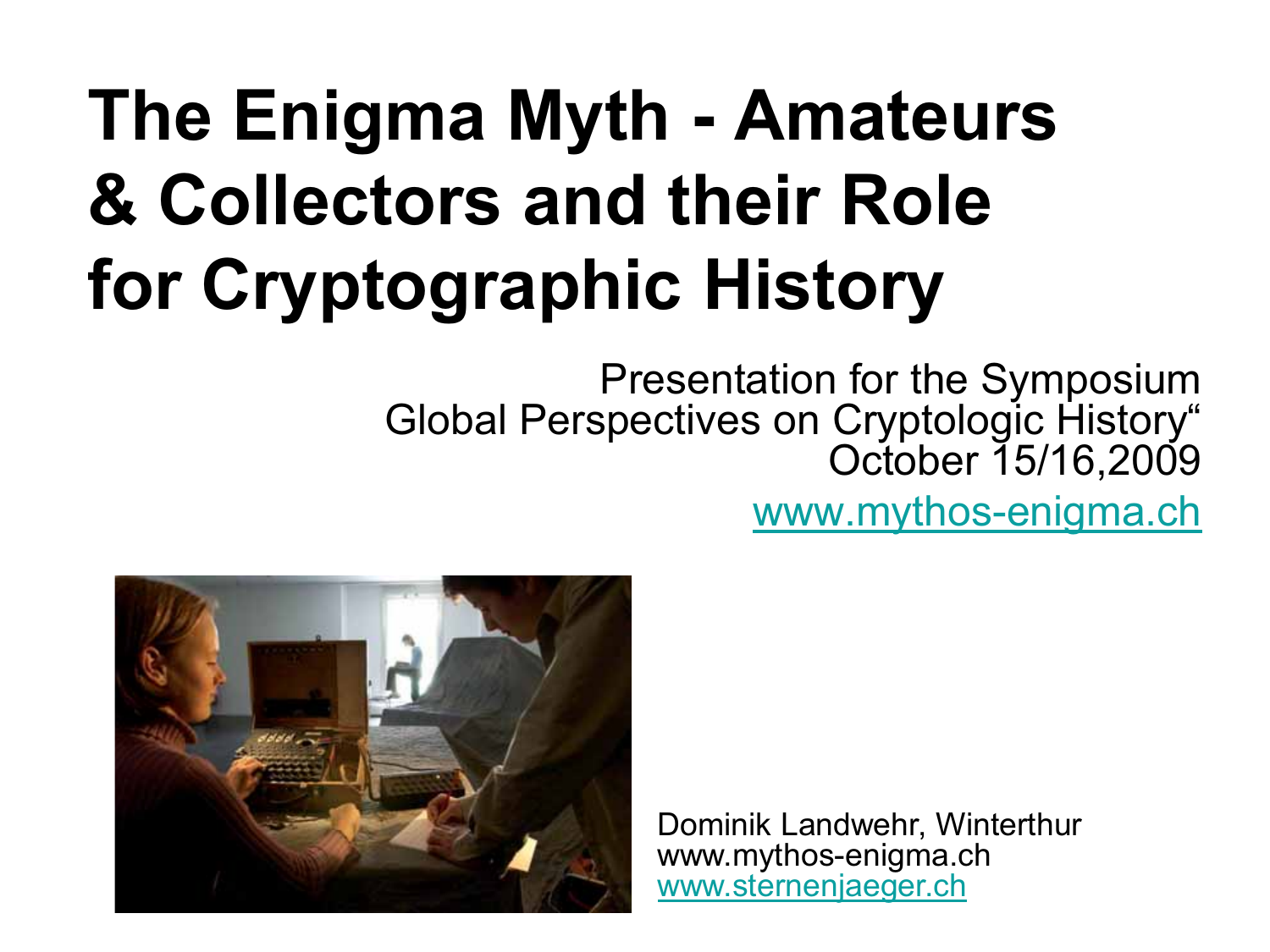

### Mythos Enigma

### **Dominik Landwehr**:

Mythos Enigma. Die Chiffriermaschine als Sammler- und Medienobjekt. Bielefeld: transcript 2008. Reihe MedienAnalysen. Hg.von C.G.Tholen.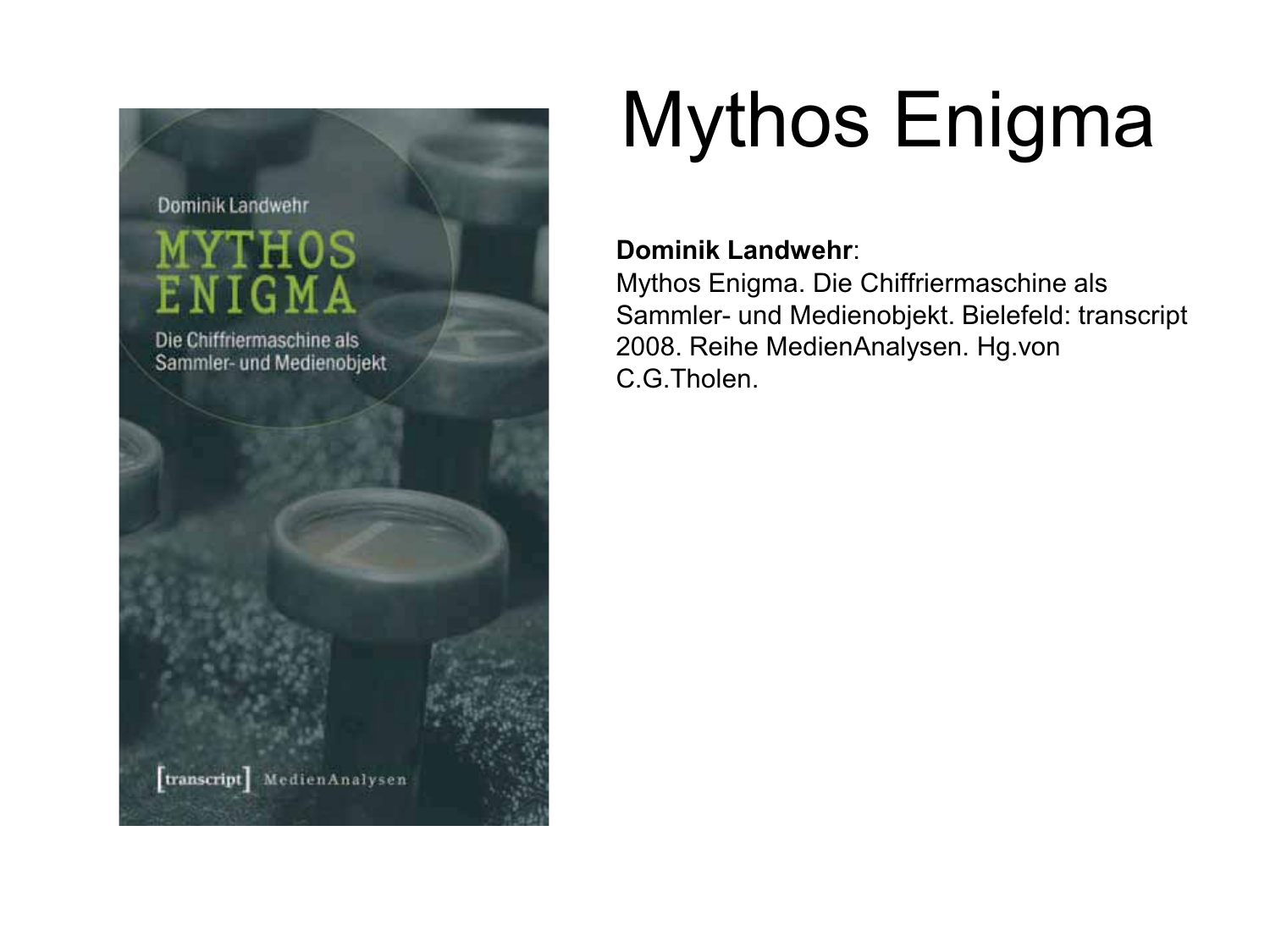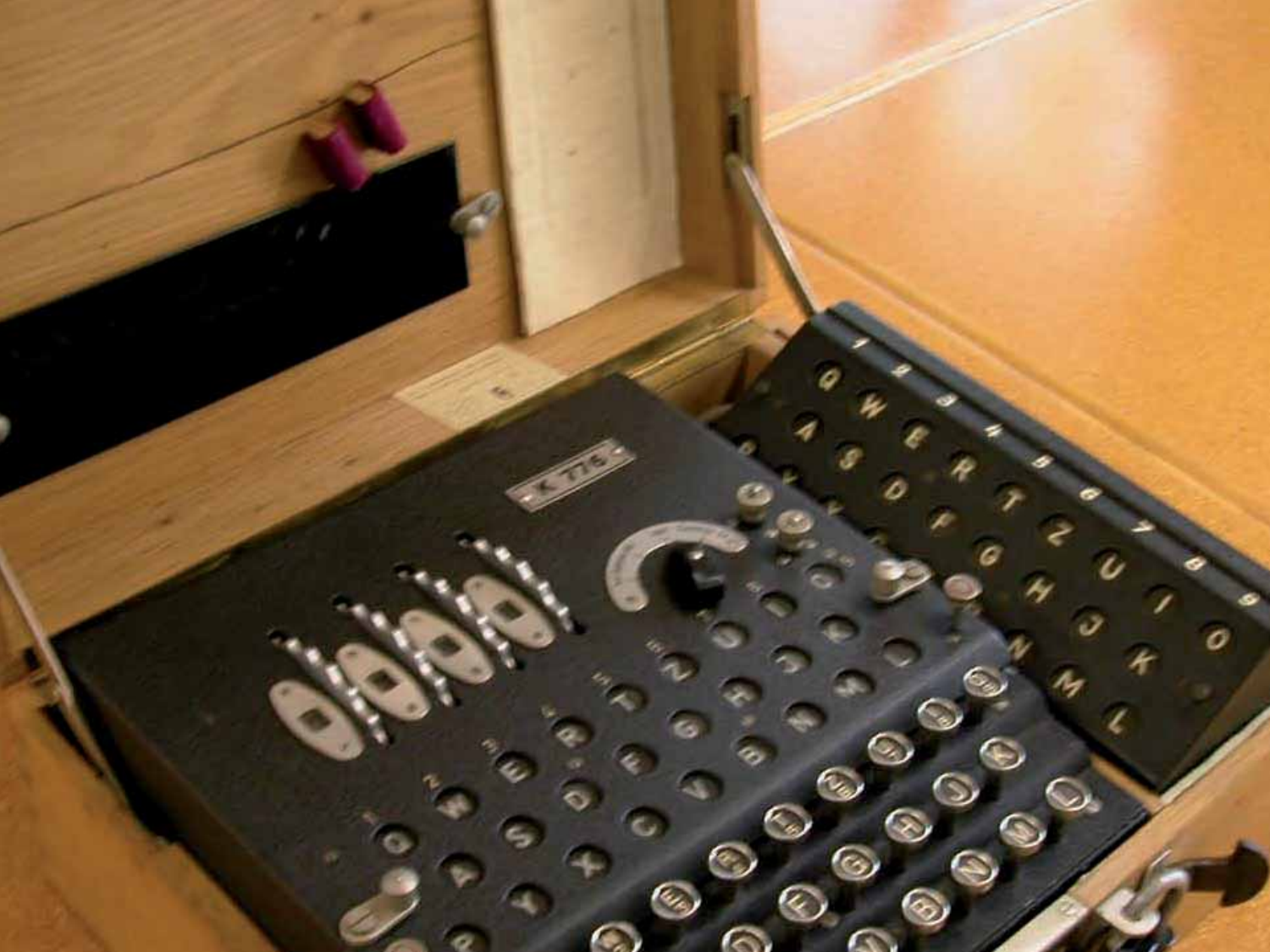# SWISS RANDOM LETTER TRAFFIC.

MOST SECRET

Swiss Random letter traffic is al-type Enigma machine with speci over mechanism being on the tyre. of the message are the indicator ast four letters of the message.<br>ith the fifth letter of the message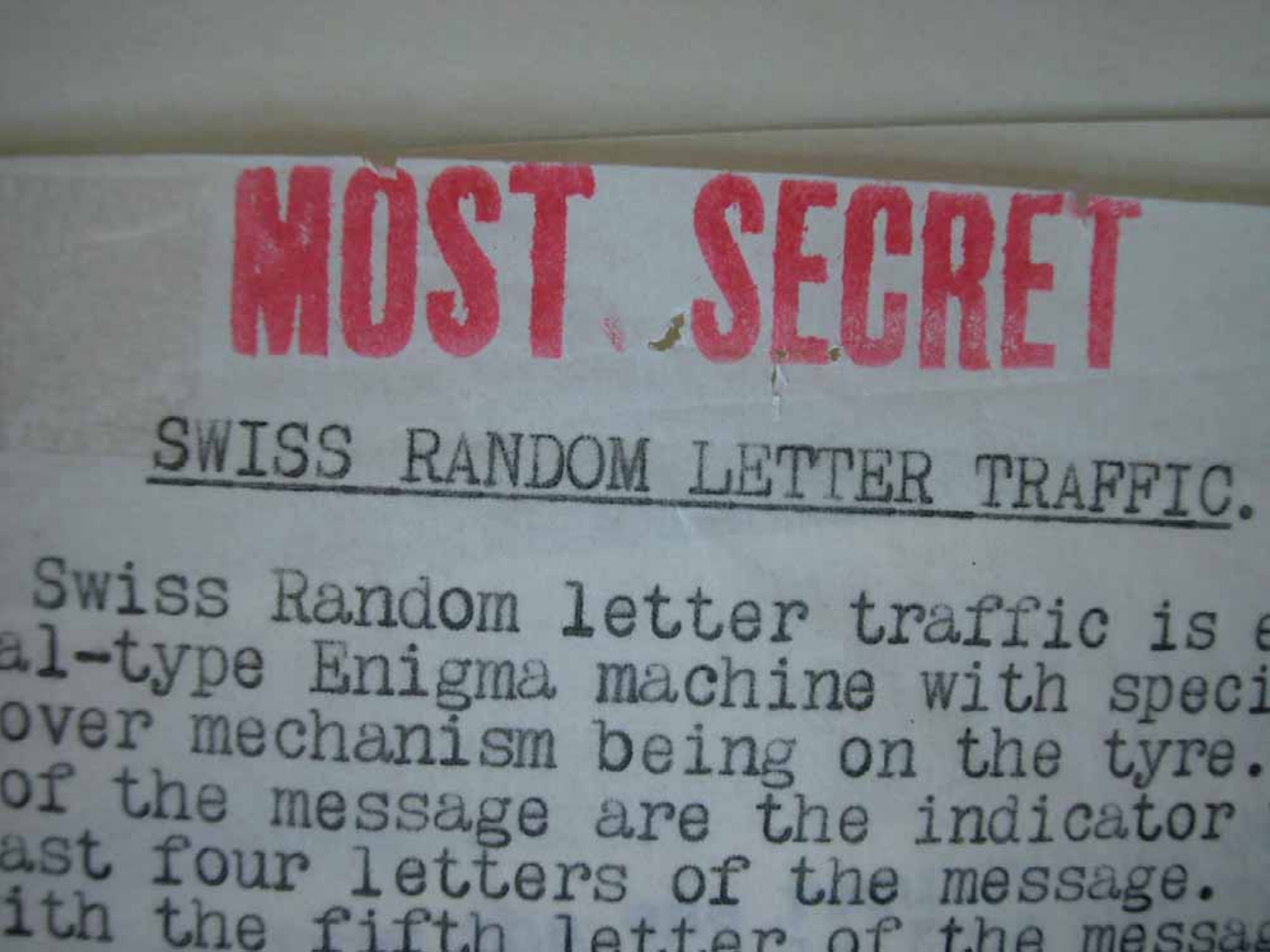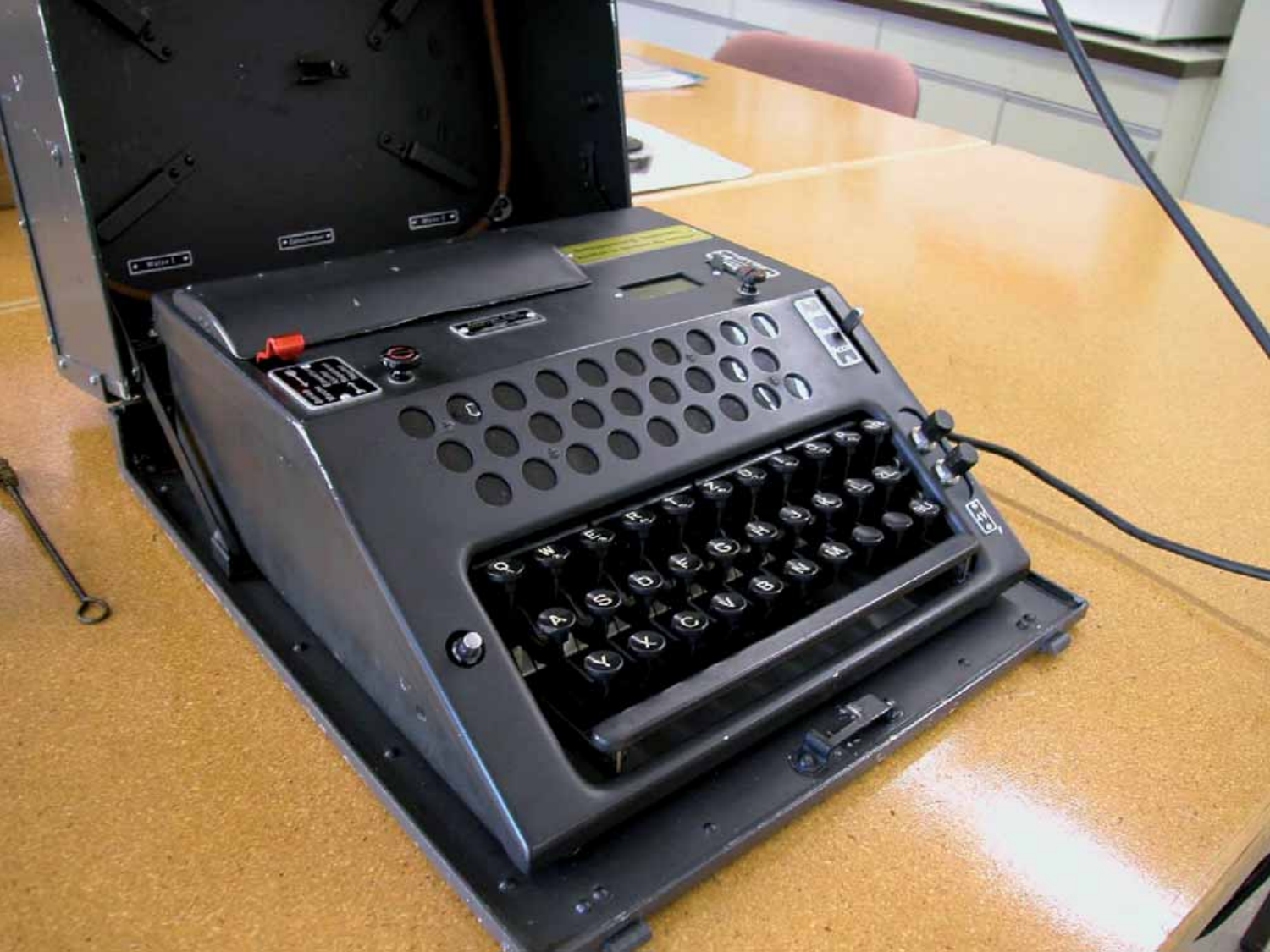Amateurs & Collectors play an important role for the history of cryptography.

The Enigma history may serve as a case study.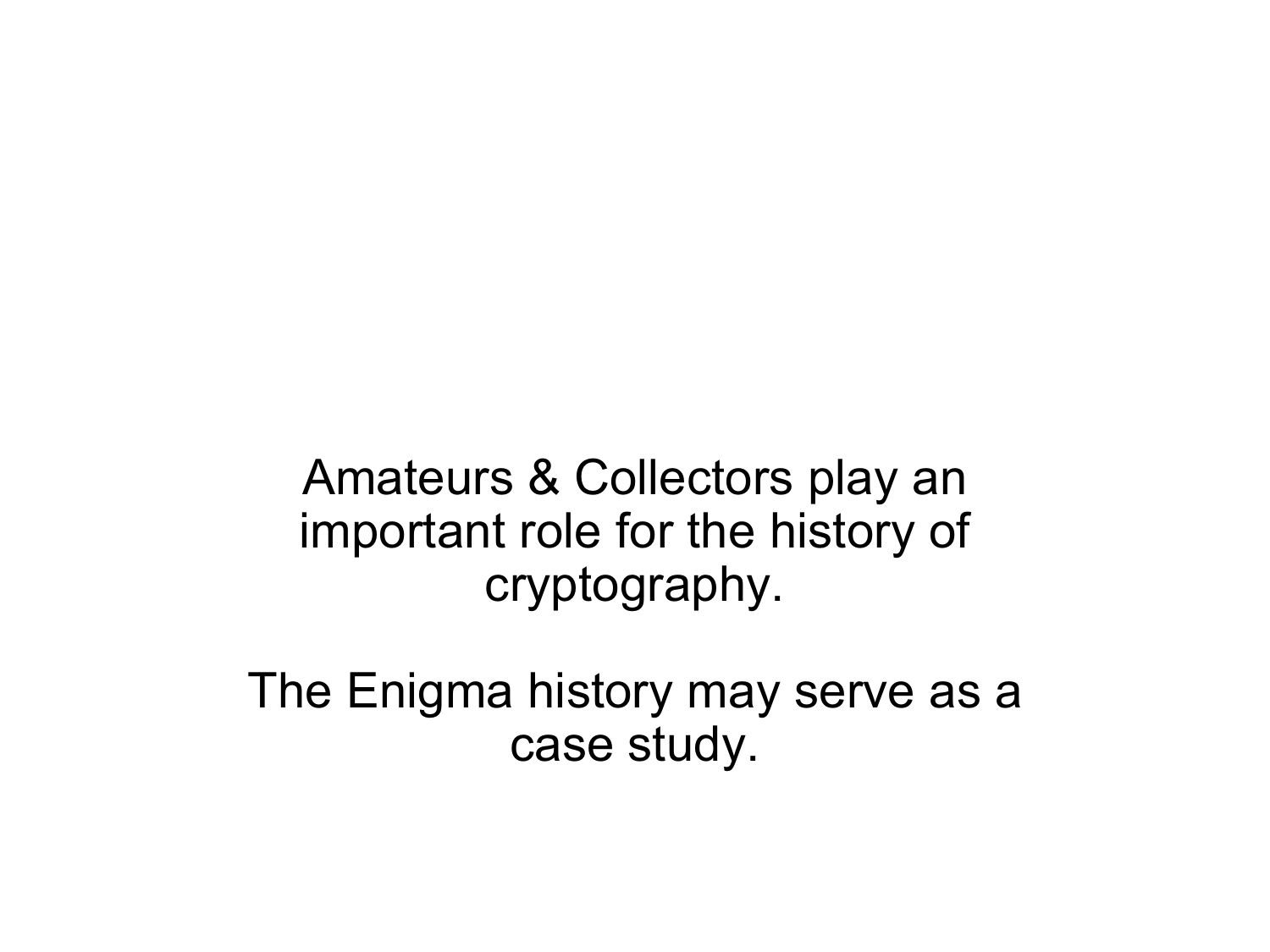### The Enigma-Myth

Study focussed on 3 aspects

- •Swiss Enigma & Nema history
- •Social groups today
- Enigma in the media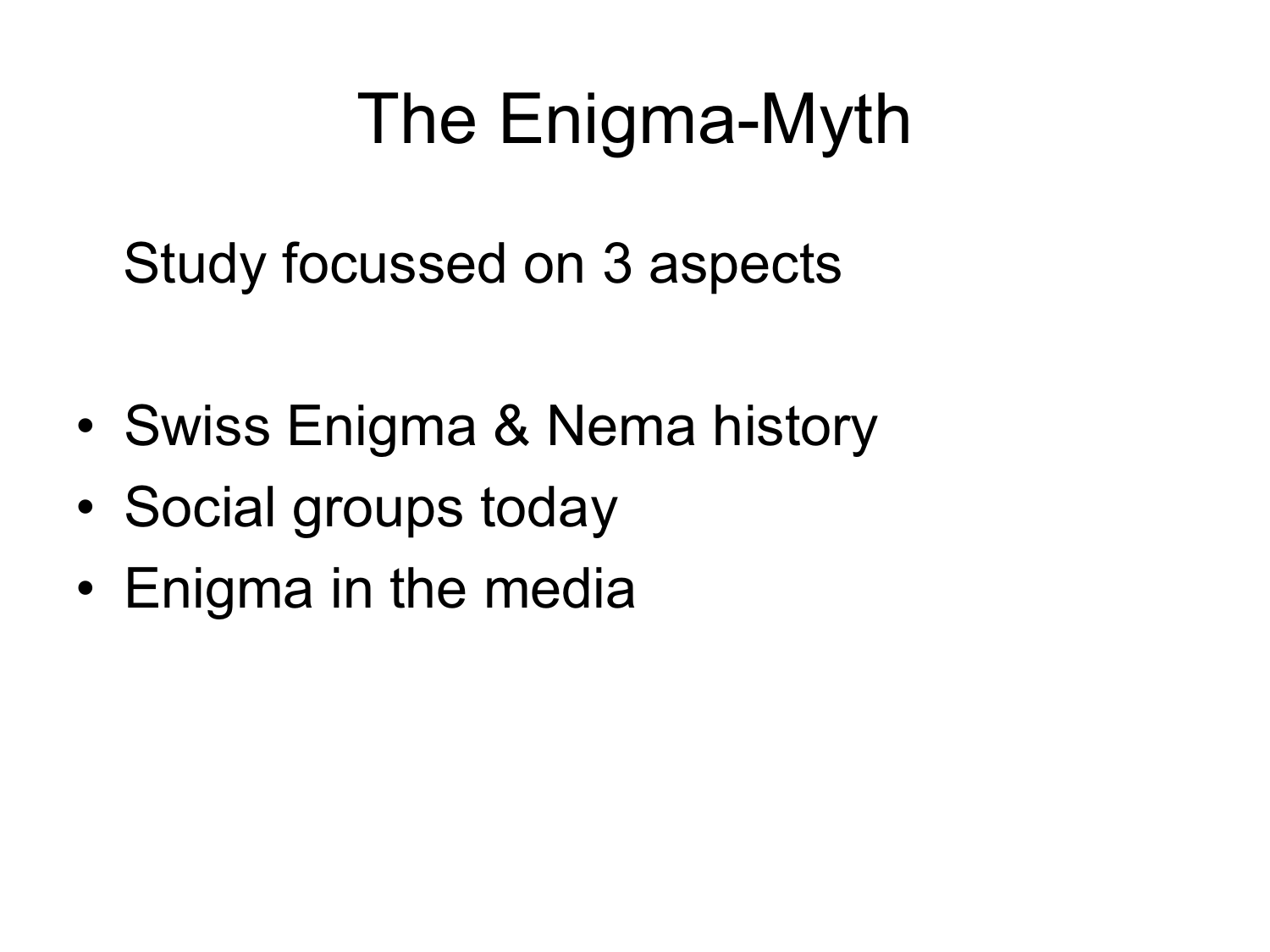### Is there an Enigma-community?



### contemporary witnesses



### scientists



collectors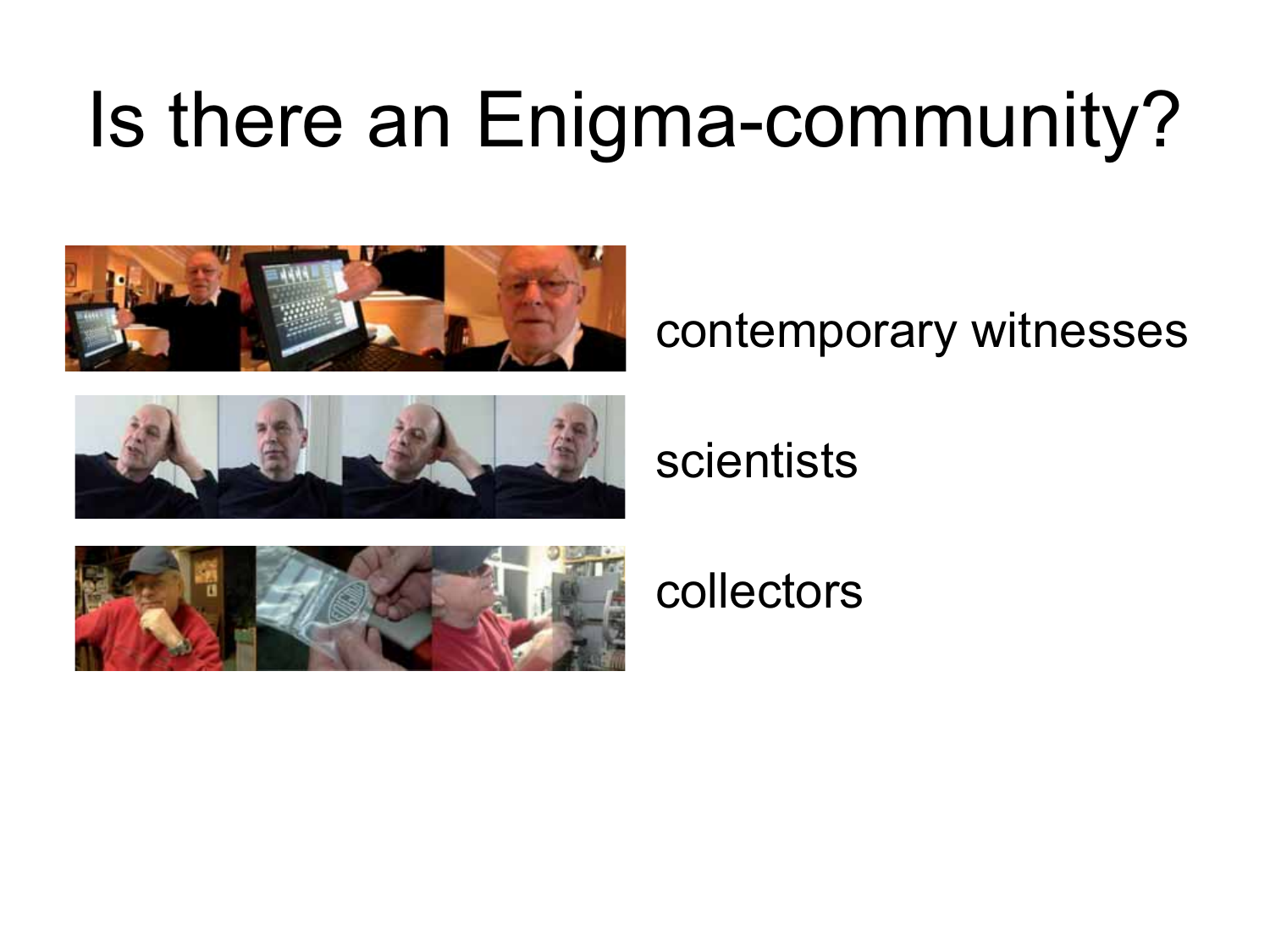### Amateur & Collectors

- •Collecting objects
- Documenting
- •Simulating
- •Community building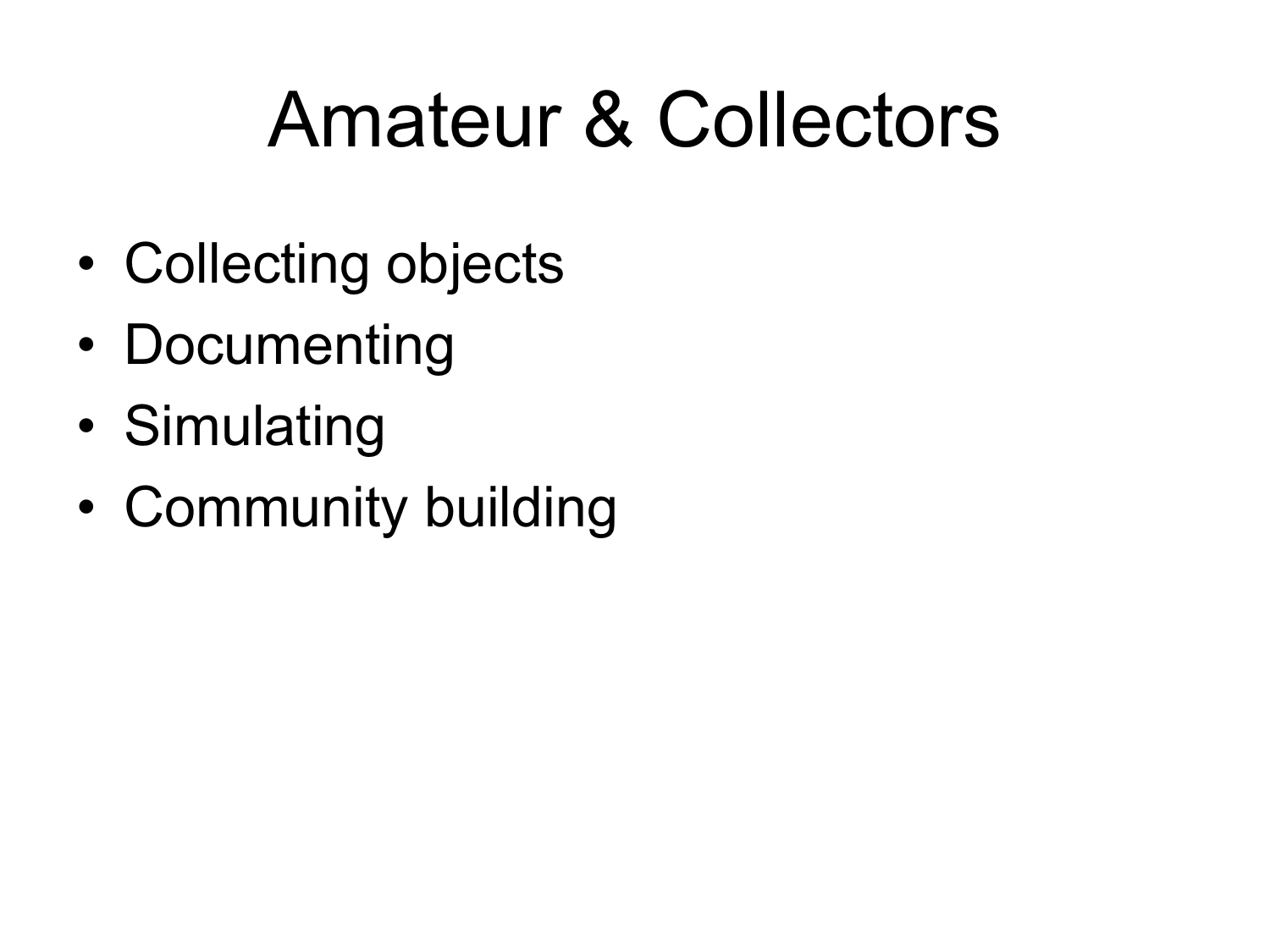### Saving



• David Whiteat the Bletchely Park **Site** 

Former intelligence service person UK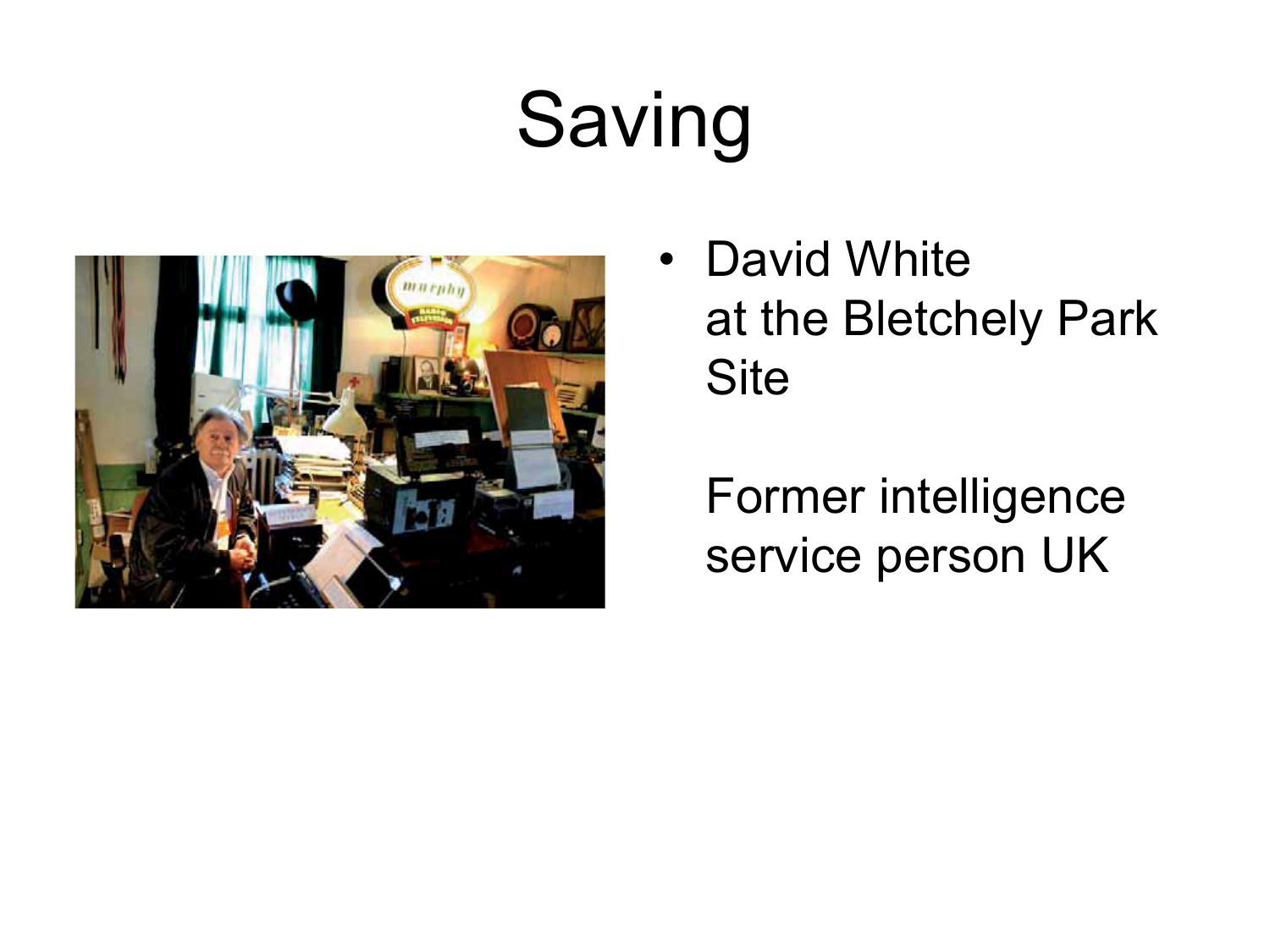## **Hiding**

"I do not want to have my name published. You might call me "collector  $x^*$ . There are 3 reasons for my attitude: I have a few extremely rare pieces, not just cipher machines. There are people who would like to know that. And I feel that CIA & NSA are still following up on that and think these machines belong to them. They might show up one day and take them away from me"

 $\epsilon$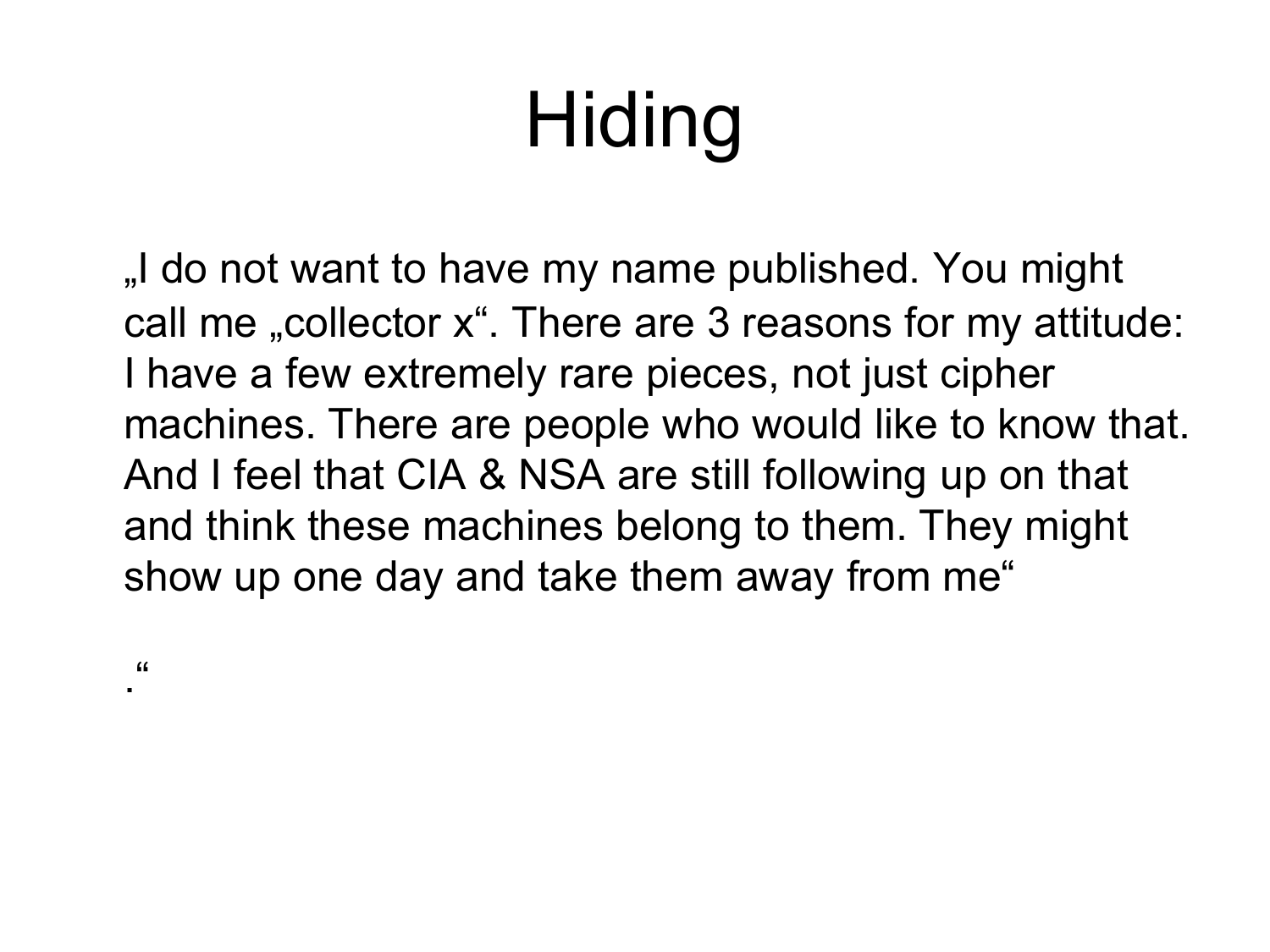### Refurbish & Reconstruct



*"*I like the idea of having objects that nobody else has.These are parts that are often destroyed. Sometimes I get the feeling that there are persons who do not like that and are quite happy I am not writing a book about it"

Günter Hütter, Austria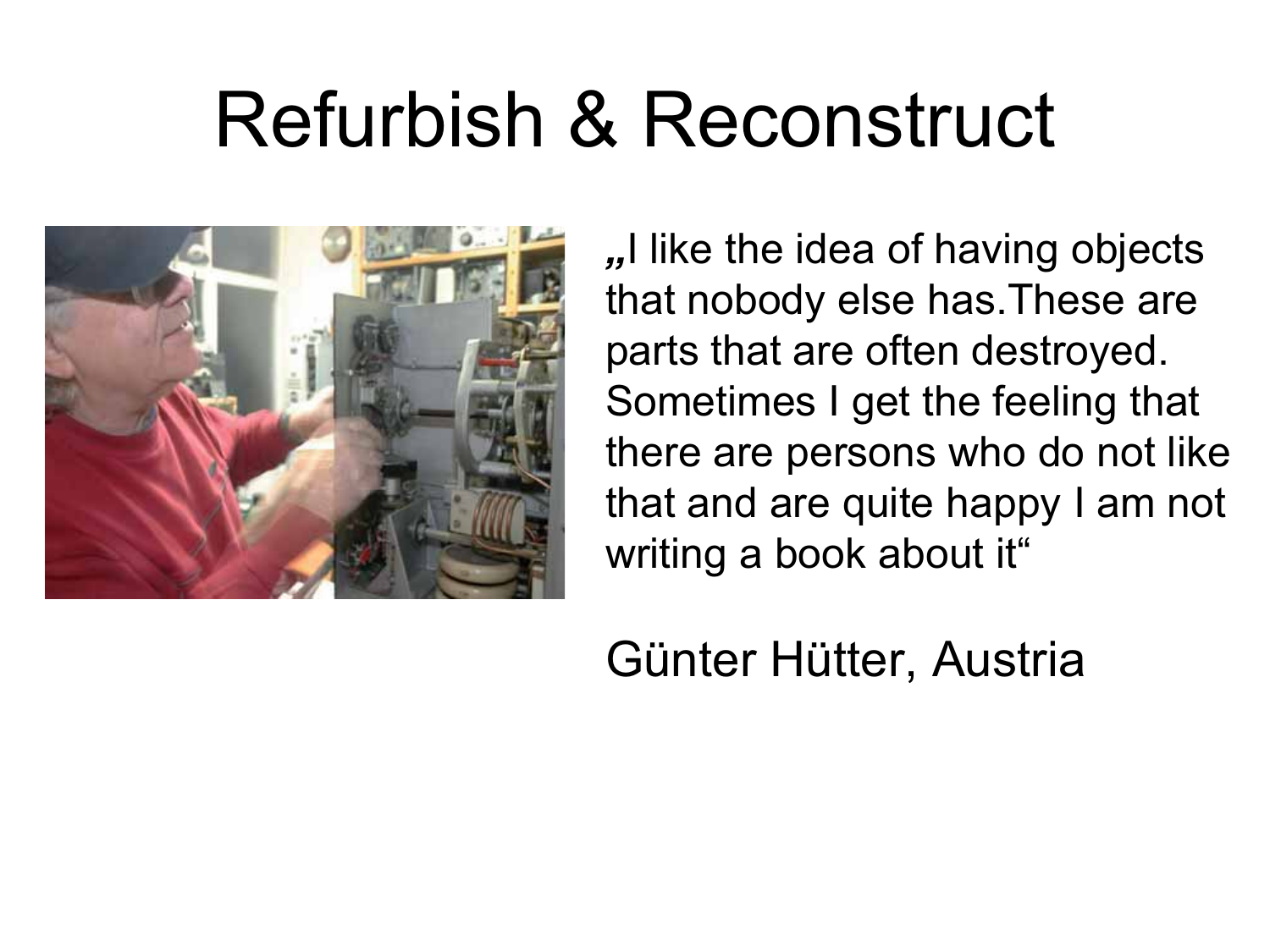### Documentation



The Fialka documentation made by Paul Reuvers & group

www.cryptomuseum.com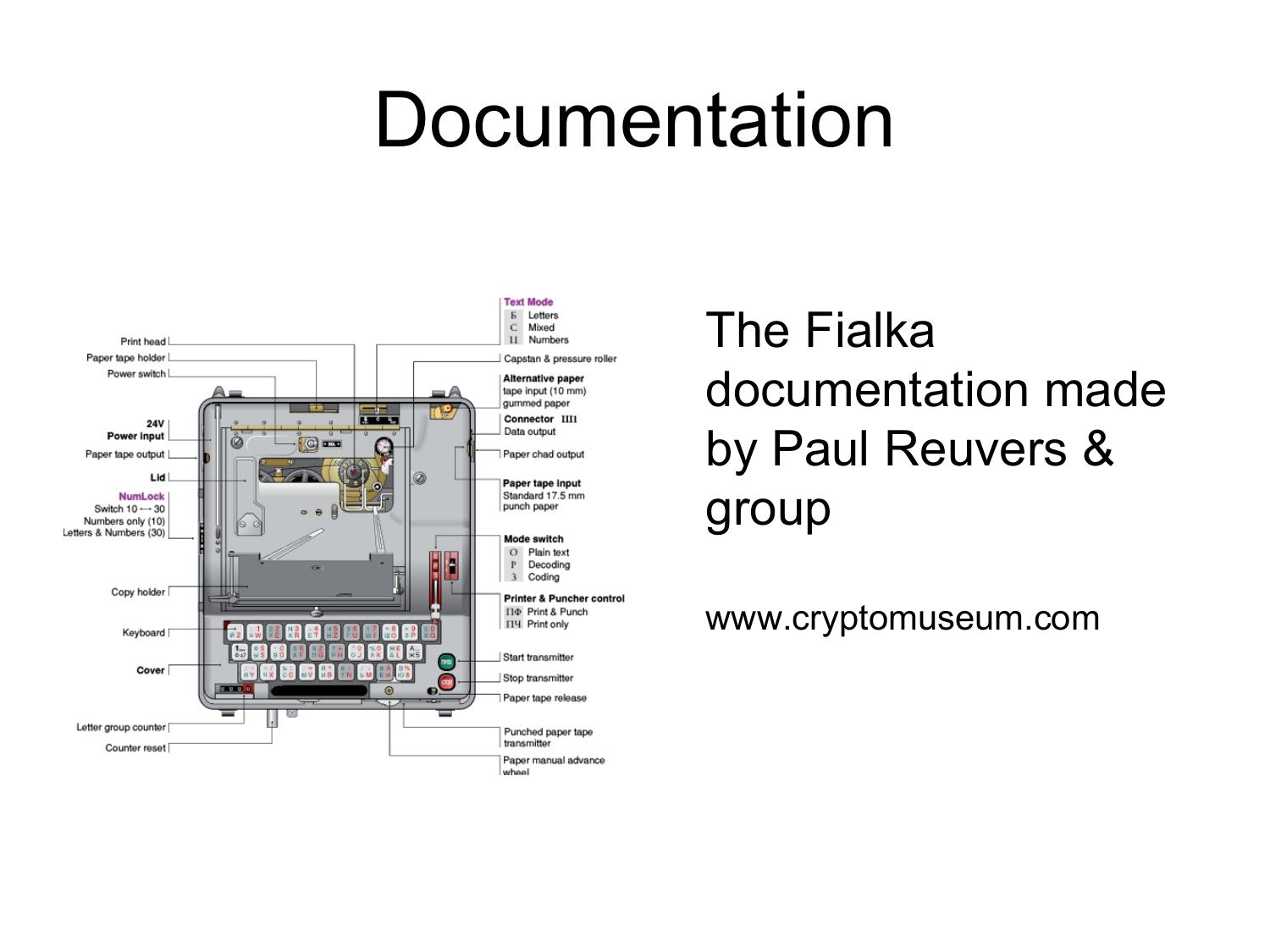### **Replicas**



• Electronic Replica by Paul Reuvers

www.cryptomuseum.com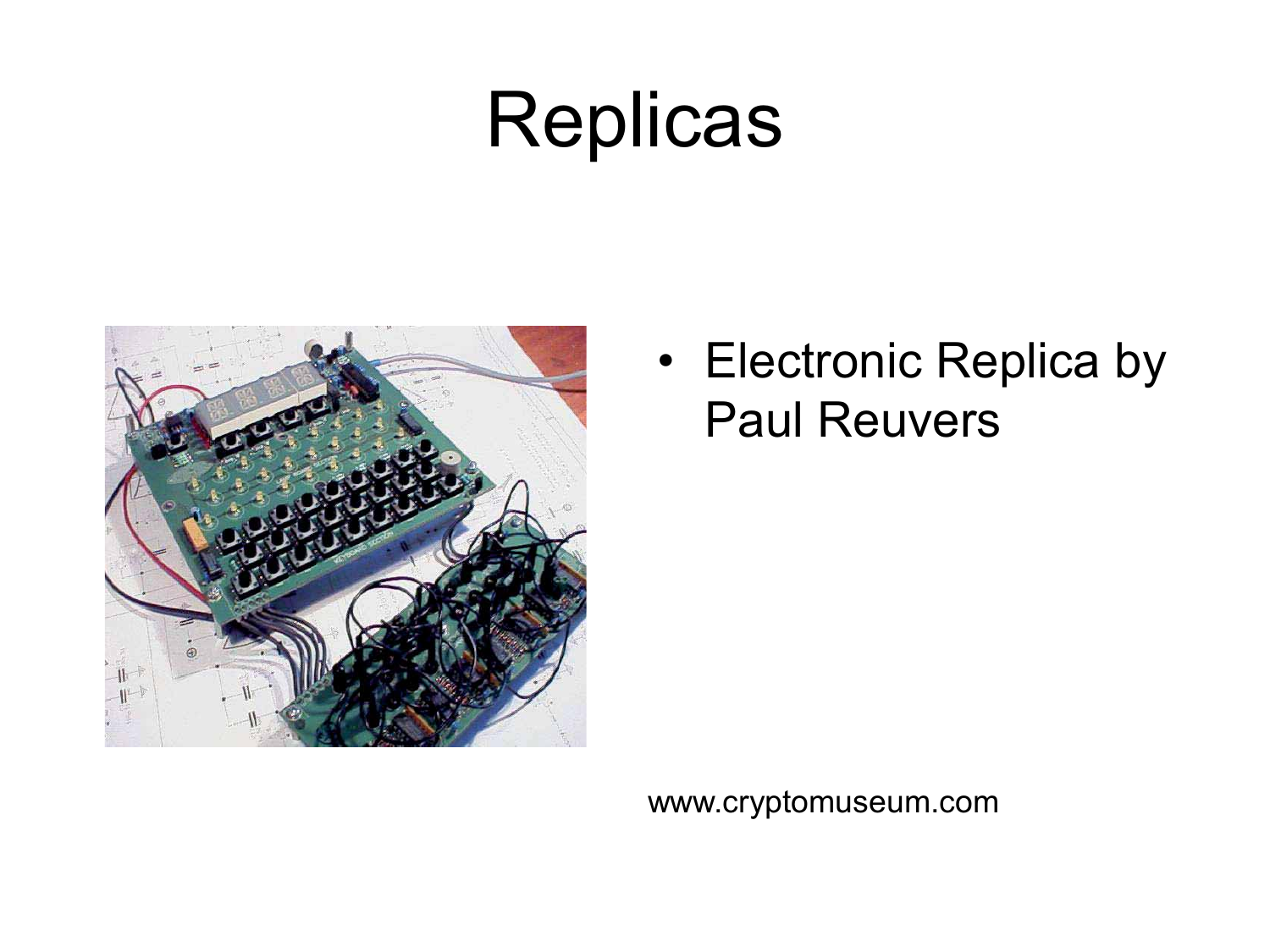### Simulations

• Paper Enigma

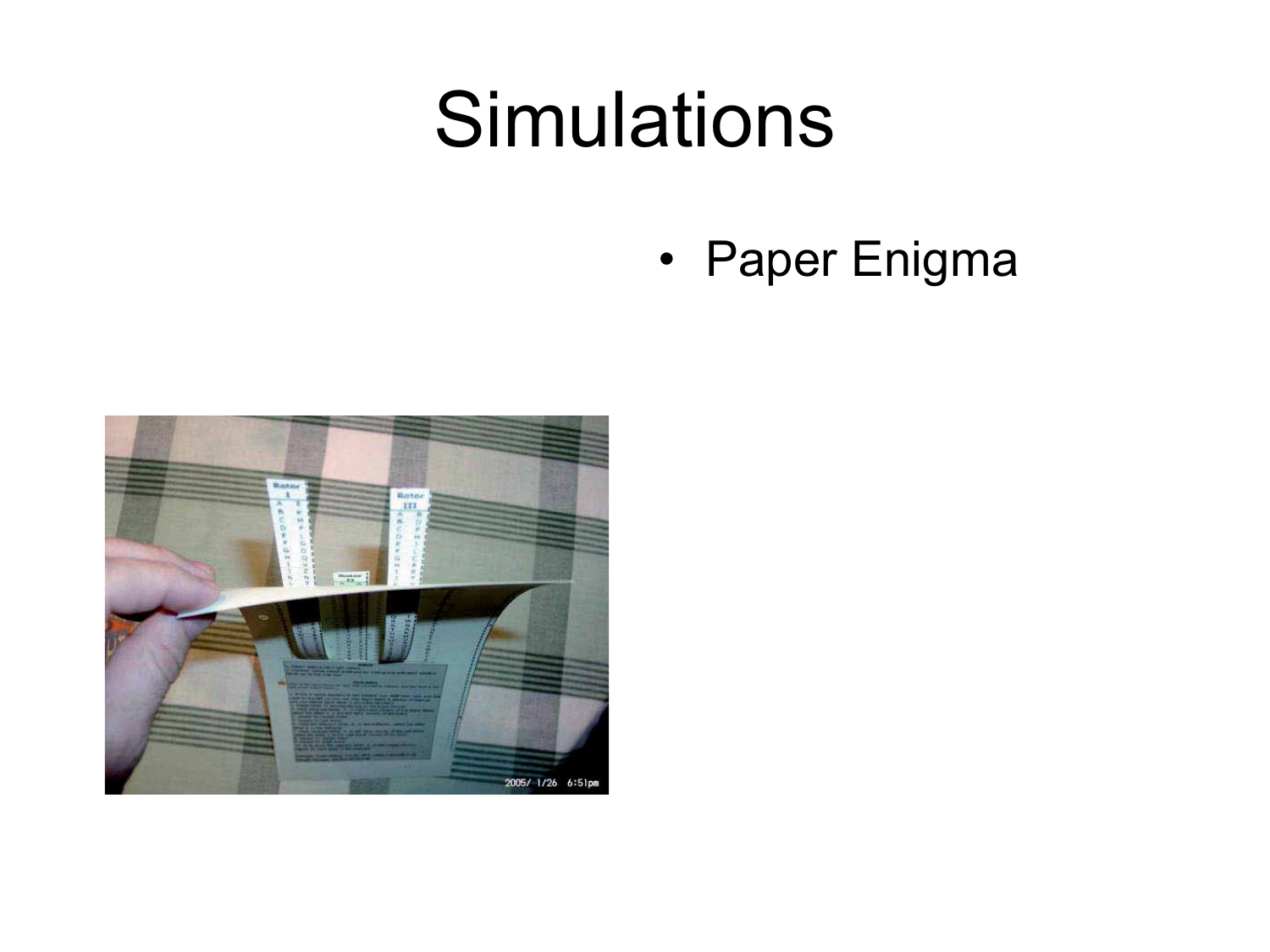### Software Simulations



• Crypto Simulation **Group** 

**http://frode.web.cern.ch/frode/crypto/CSG**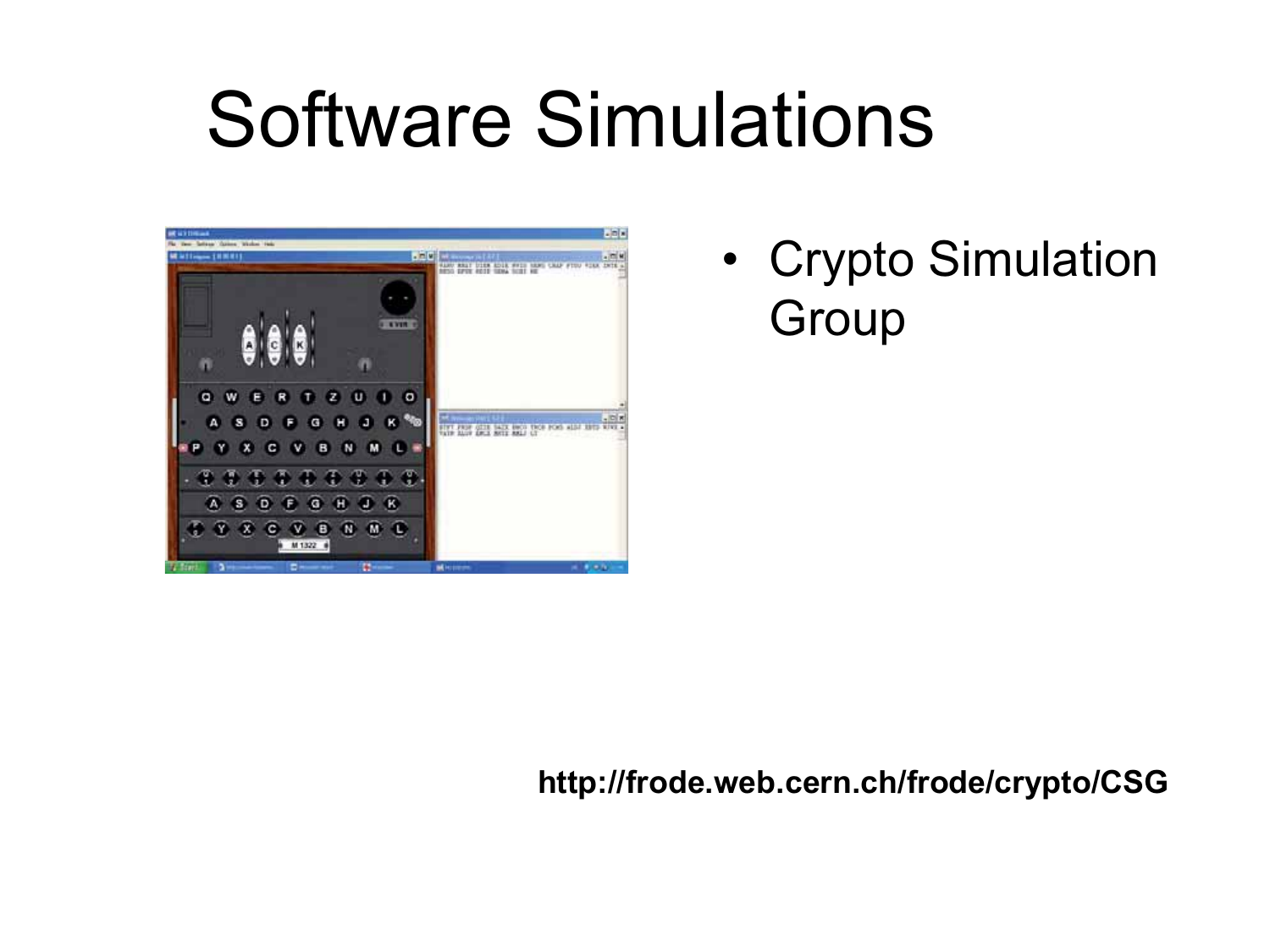### Re-Enacting Enigma



•Bletchley Park UK

Re-enacting Enigma on weekends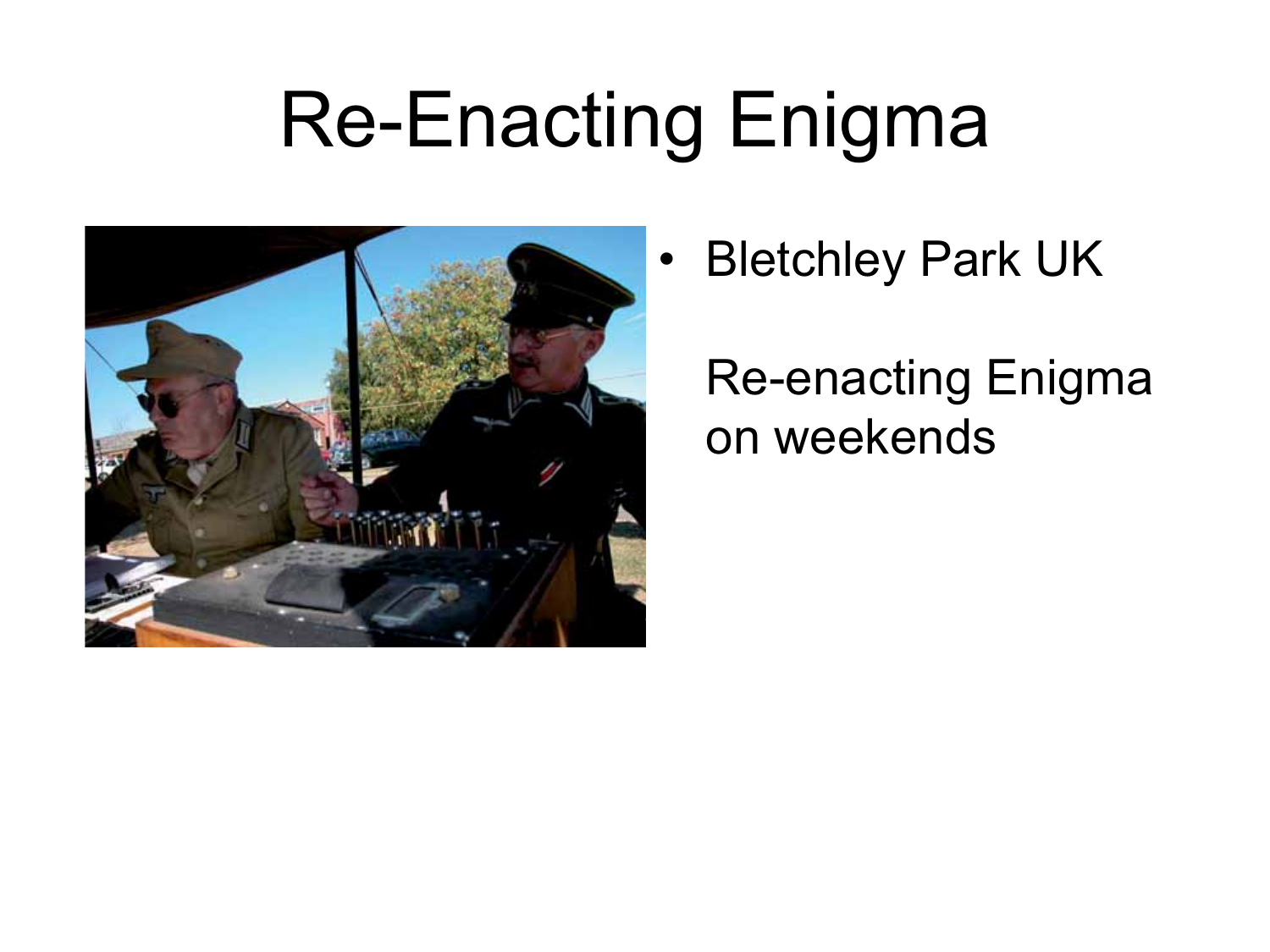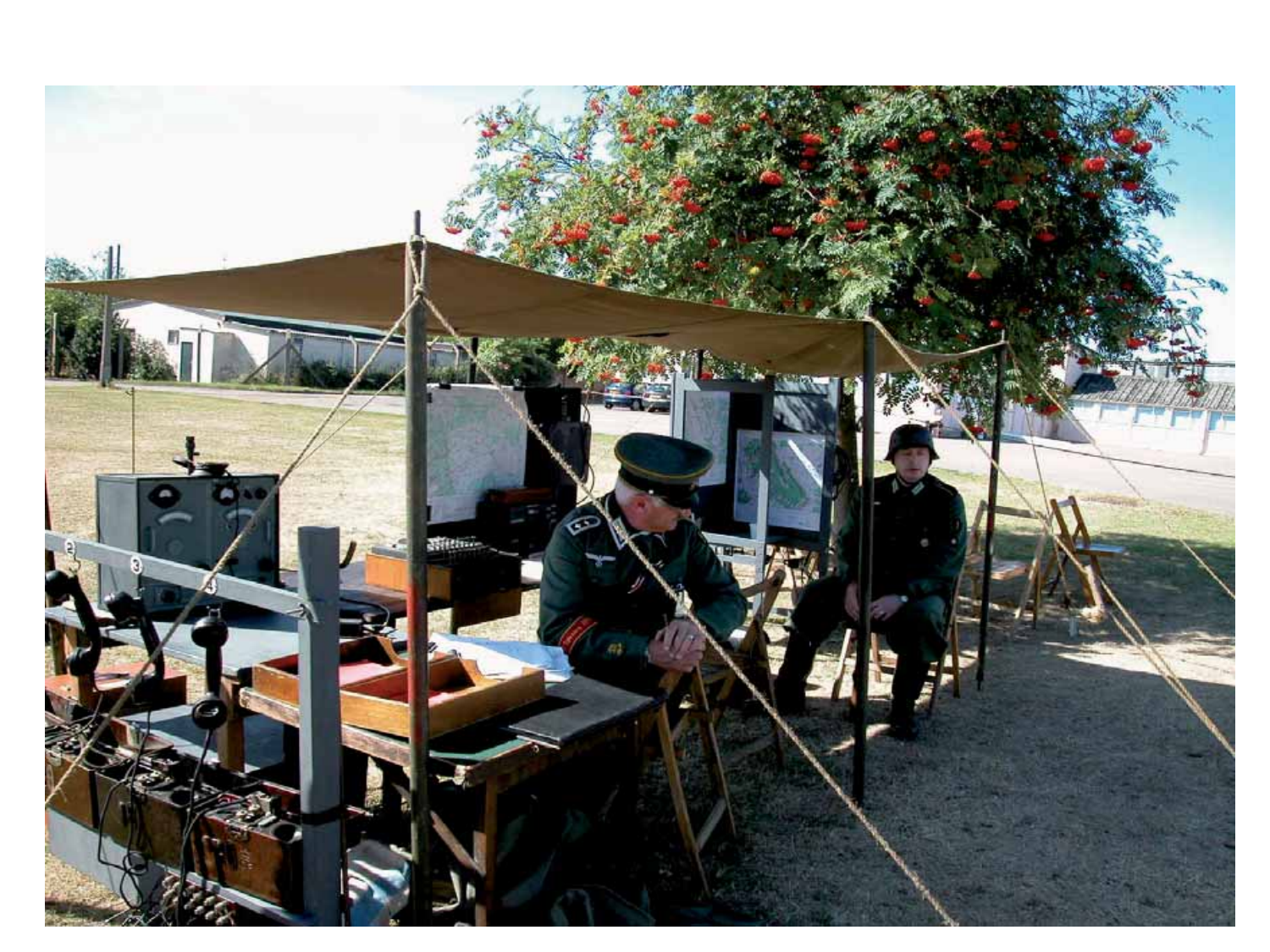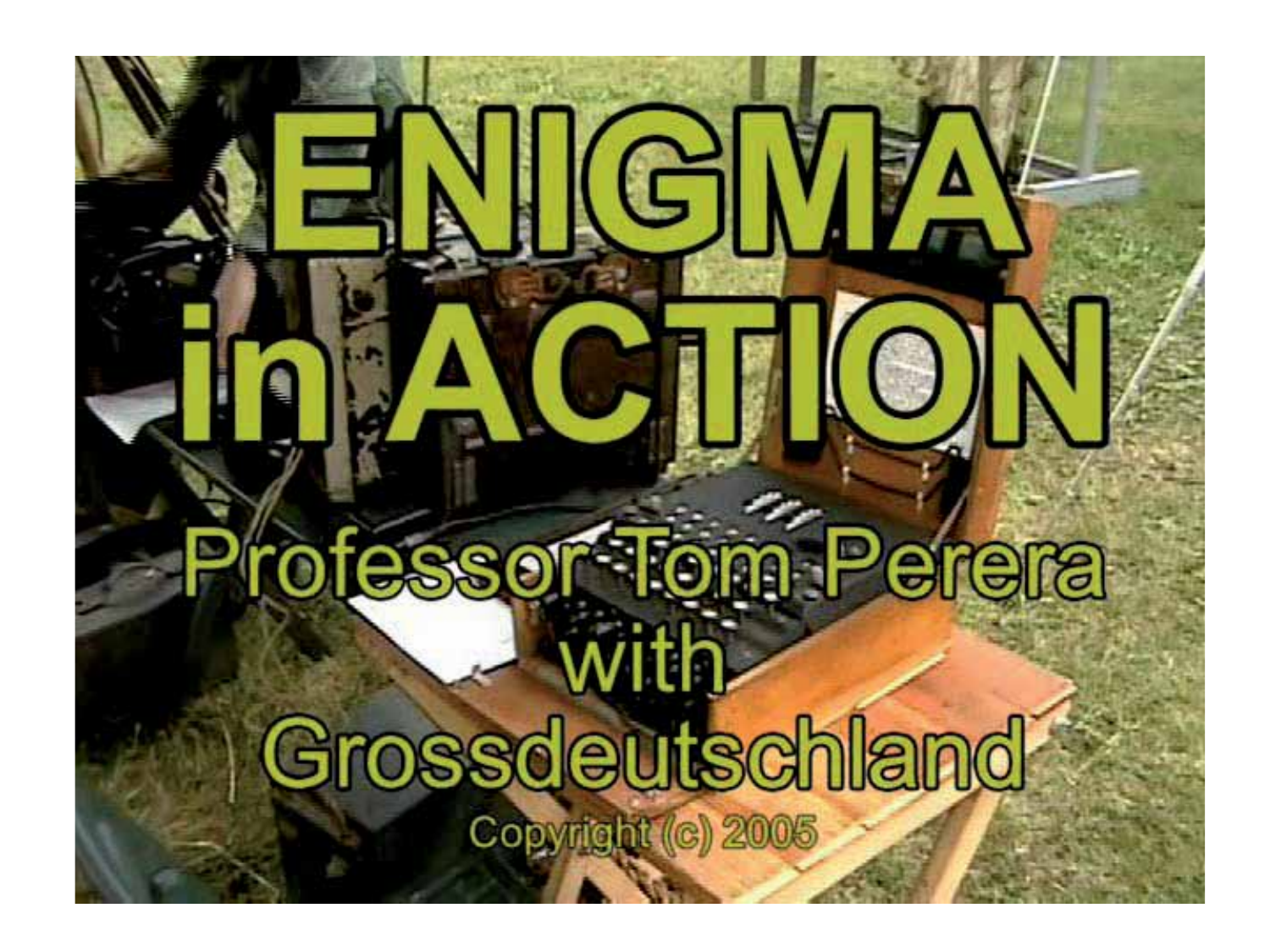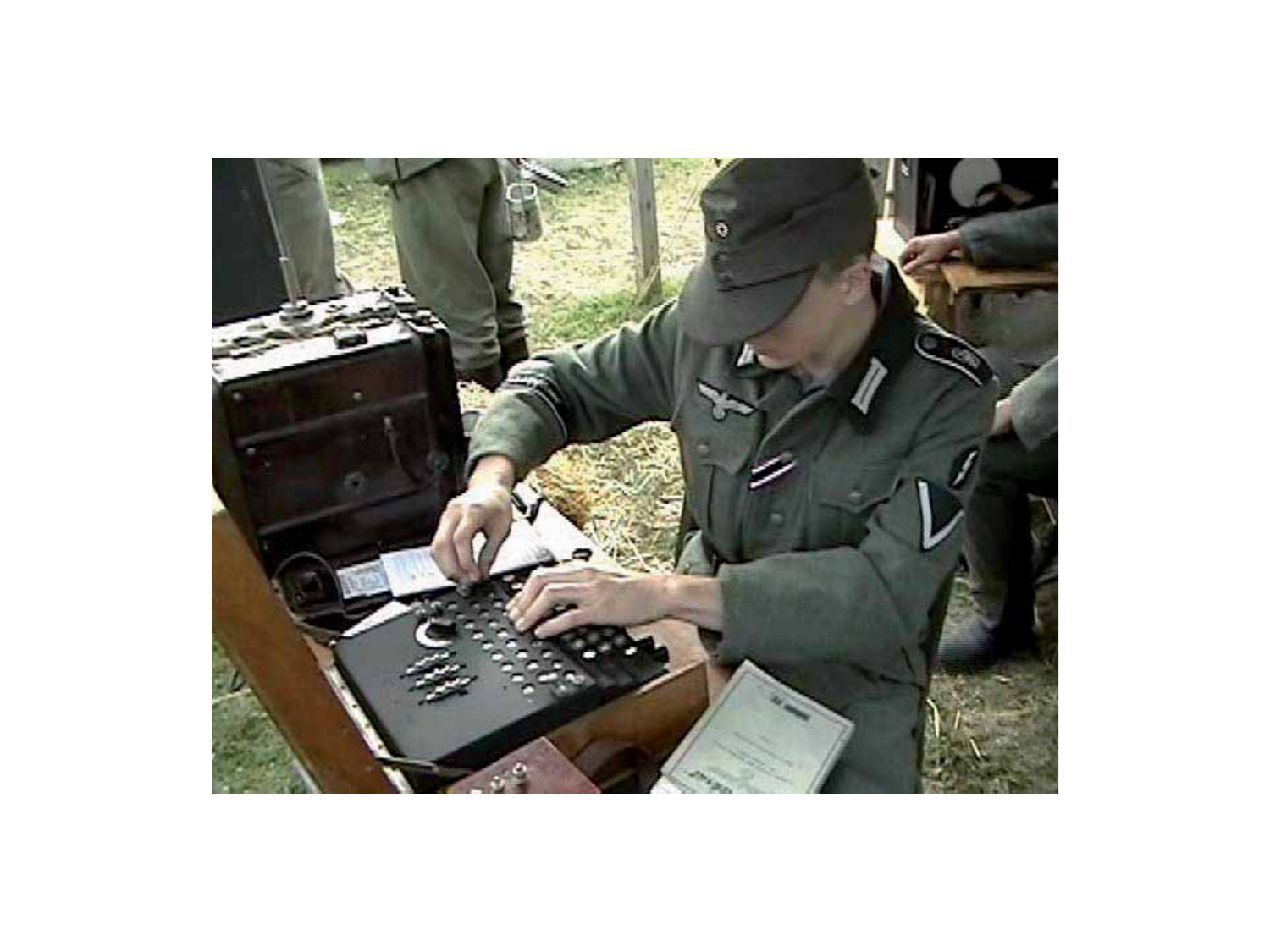### Grossdeutschland



### Grossdeutschland Soldaten

### **Events Calendar**

Through Living History displays and simulated combat tactical events our members explore what it was like to be a German soldier during World War II More

### **Prospective Members**

Grossdeutschland is by far one of the oldest World War II reenactment units with 30 years of experience More

### **Our Unit Mission**

As the leading World War II German Living History Reenactment Unit, our mission is to research and present the common German soldier of World War II **More** 

### **Nonprofit Affiliation**

The World War Two Historical Preservation Group (W2HPG) is a nonprofit corporation More





### The equiptment of Grossdeutschland-USA

Take a look at our vehicles, weapons and other equiptment we use for our impression. (Under construction)

### The Grossdeutschland Division Treffen

Once a year we are able to travel to Germany to meet the men who fought for their country. Here we have an opportunity to discuss old times and learn new stories never before told by the surviving members of this famous World War II unit. More

### Unit Vendors,

The Following vendors are approved sources for equiptment based on quality and past experience. (Under construction)

### Links and Information for Further Study

Additional information regarding Grossdeutschland as well as other reenactment units can be found by using the links provided on this page. More



### Gott Ebre und Vaterland

### **Event Photos**

We are pleased to present some of our most favorite photographs taken at events over this past Year.

### **More**

### **Unit History**

As a fighting unit Grossdeutschland was formed in 1939. The core of this four battalion infantry regiment came from the "Wachtregiment Berlin". Mare

### **Period Photos**

The following original wartime photographs and studio portraits depict men of the Grossdeutschland Division. (Under construction)

### **GD Jungend Soldaten** Program

Because the minimum age for firing a weapon is 18 years old, many young people interested in participating in World War II reenacting are not able to do so. **More** 

### **Contacting GD**

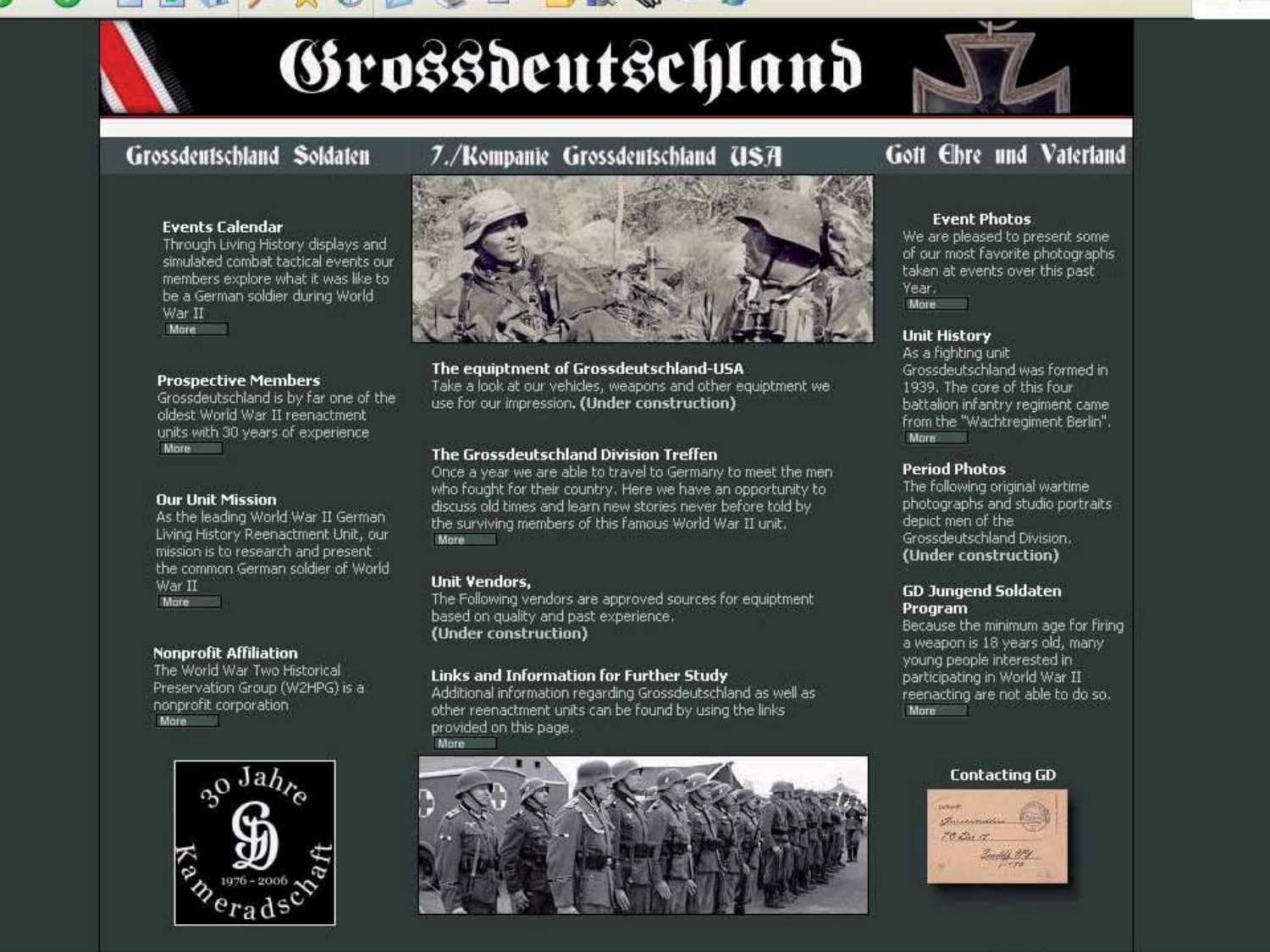### **Summary**

- • Variety of groups, variety of motivation – but all focus in on the one object: Enigma
- • Variety of information channels: Formal and informal..
- Boundary objects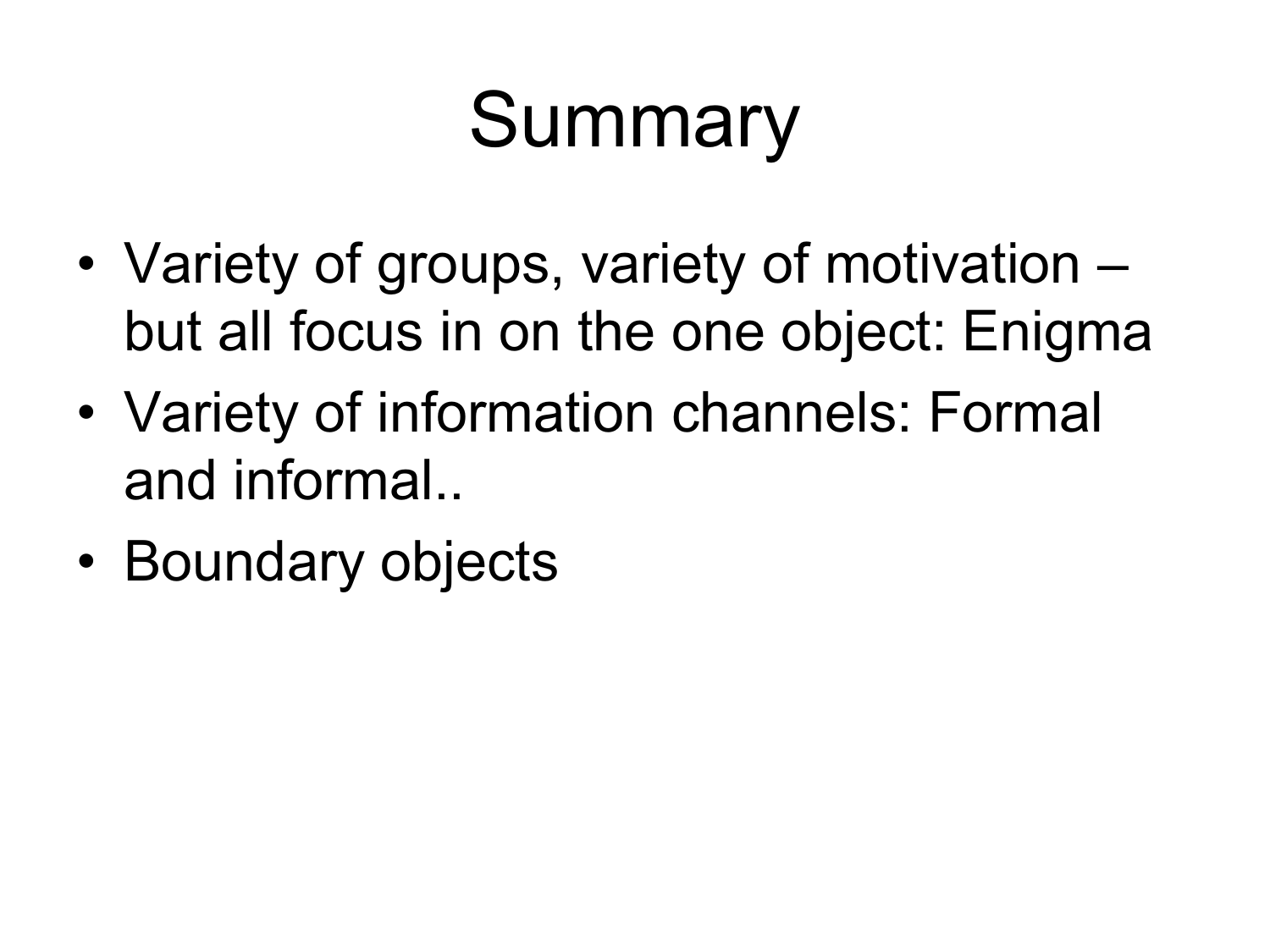### Conclusions

- Collectors & museums: Museum have formal rules. Collectors informal rules.
- • Museums: Often can neither operate nor restaurate machines
- • Collectors: Sometimes operate and restaurate machines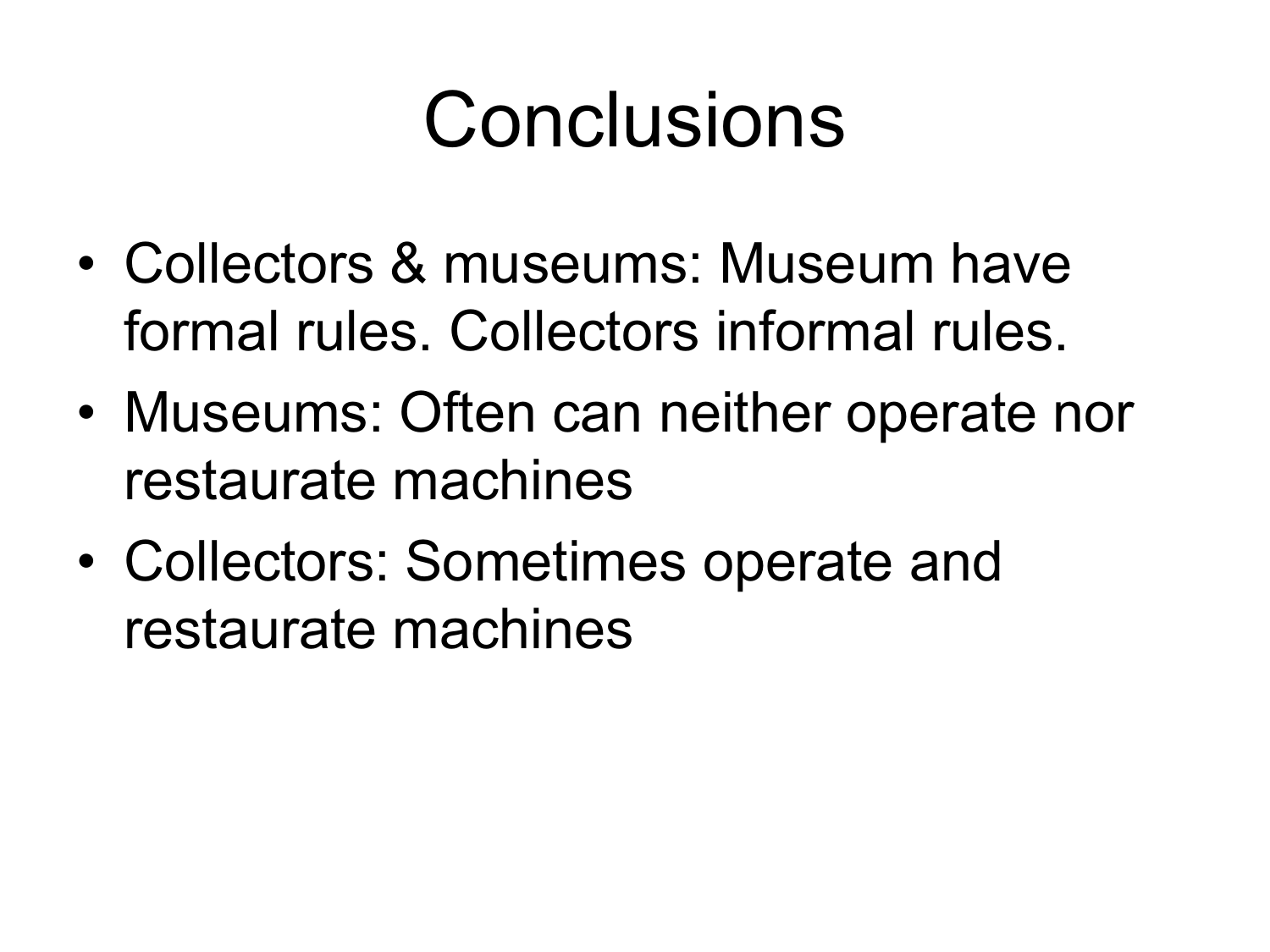### Conclusions 3

- Museum: Long duration
- •Collectors: Transitory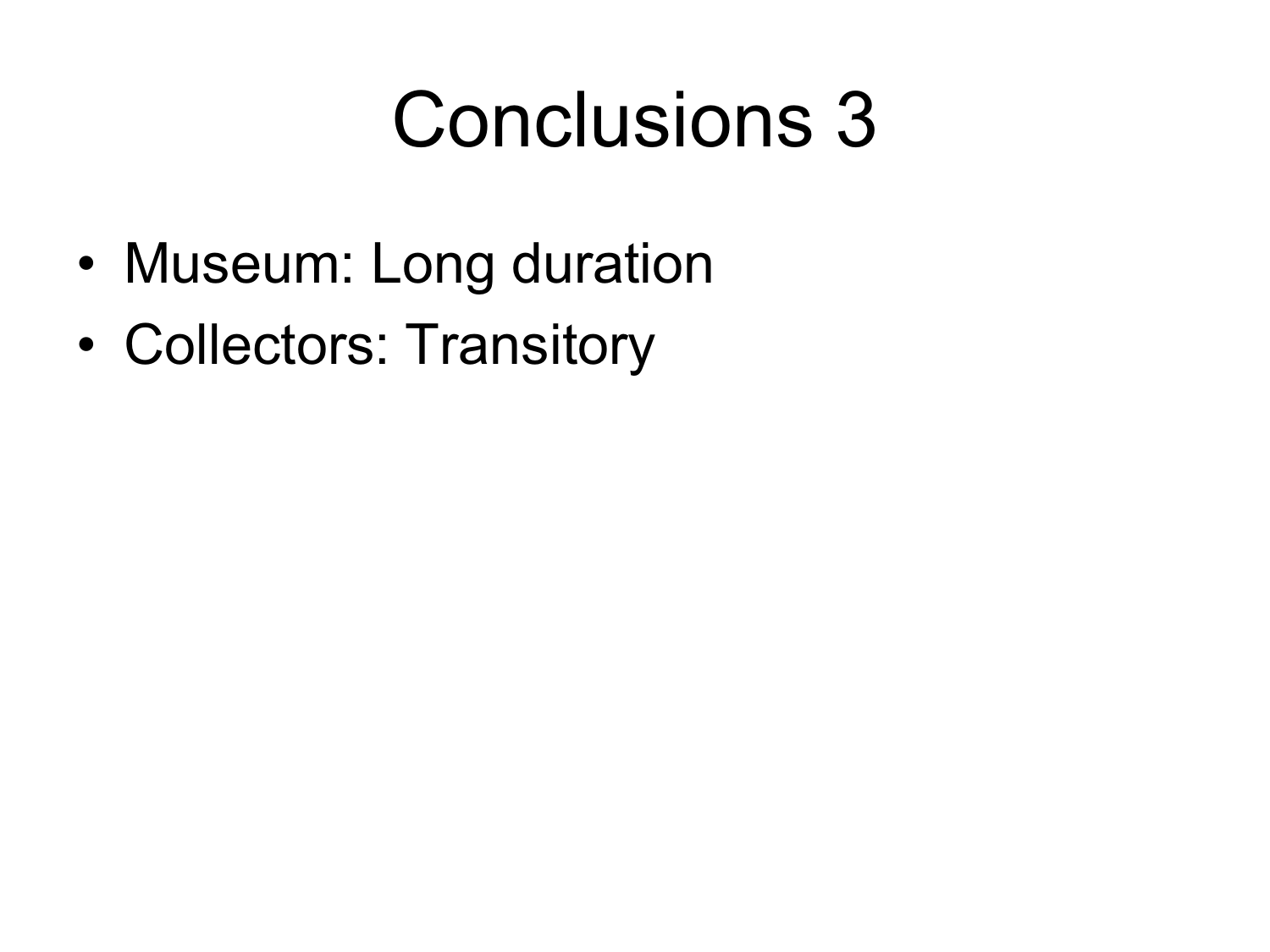### **Outlook**

How to save, collect, restore, display and teach the present and future with all devices being black boxes with digital tech?